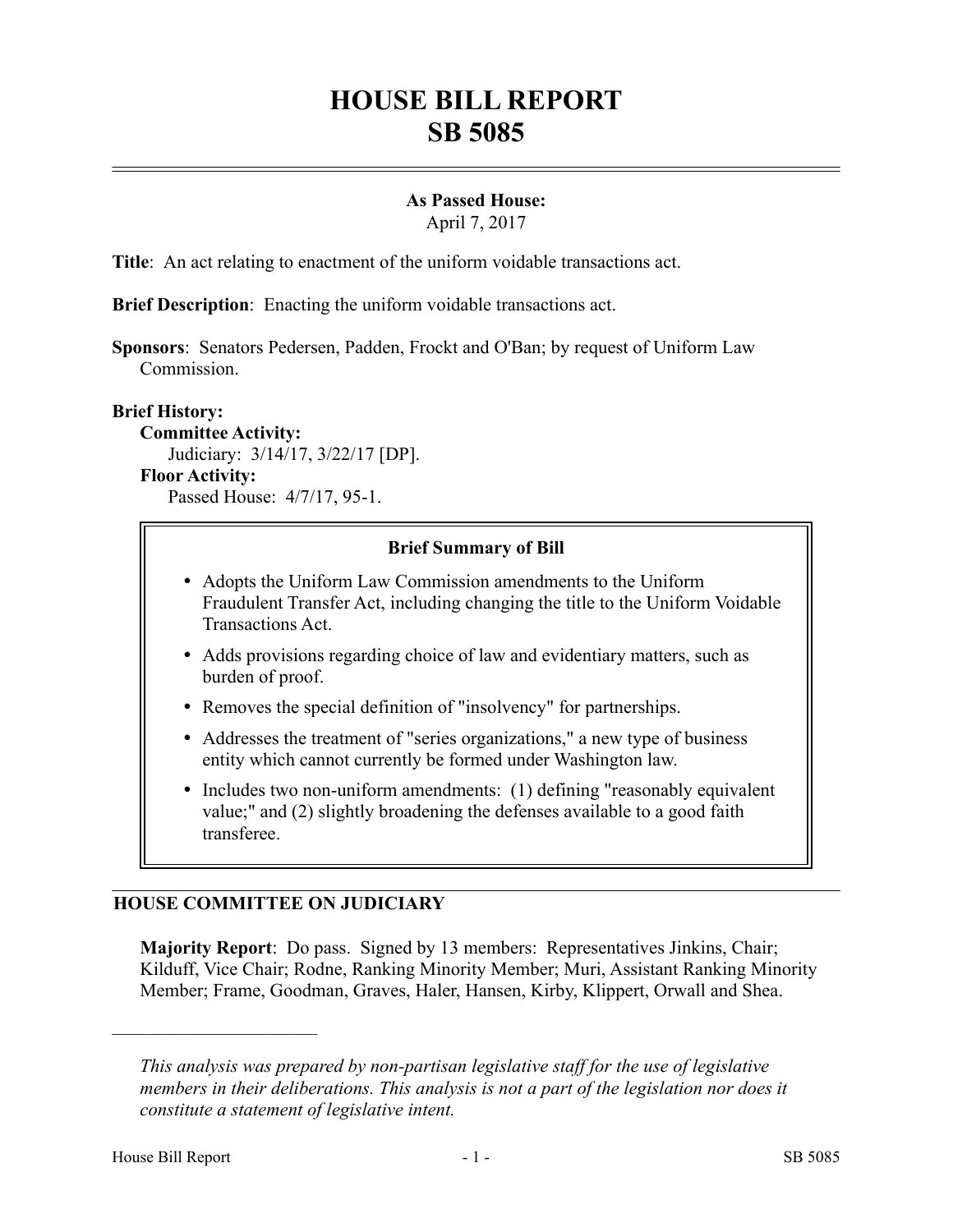**Staff**: Audrey Frey (786-7289).

# **Background**:

The Uniform Voidable Transactions Act (UVTA) is a 2014 Uniform Law Commission (ULC) update to the Uniform Fraudulent Transfer Act (UFTA), which was drafted by the ULC in 1984 and enacted by Washington in 1987. The UFTA has been enacted by 45 states and jurisdictions including the District of Columbia, and the United States Virgin Islands. (The ULC is composed of state commissions on uniform laws. The purpose of the ULC is to determine which areas of law should be made uniform, and to promote uniformity by drafting and proposing uniform statutes. States decide whether to enact a uniform law or not.) The UFTA replaced the earlier Uniform Fraudulent Conveyances Act, which was drafted by the ULC in 1918 and enacted by Washington in 1945.

#### The Uniform Fraudulent Transfer Act, as Enacted in Chapter 19.40 RCW.

The UFTA discourages fraudulent transfers made by a debtor to harm a creditor's interest in property by providing remedies that allow a creditor to avoid a fraudulent transfer. The UFTA defines a fraudulent transaction as a transfer of property or an obligation incurred with the intent to hinder, delay, or defraud creditors. Transfers without adequate consideration are generally fraudulent if the debtor is or becomes insolvent, knows he or she cannot pay his or her debts, or is left with insufficient assets to conduct his or her business. In determining fraud, the adequacy of consideration depends on whether a reasonably equivalent value is received in the transfer.

Certain defenses are provided to protect good faith transferees and obligees against actions by a creditor. A transfer or obligation is generally not voidable against a person who took in good faith and for a reasonably equivalent value or against any subsequent transferee or obligee. If a creditor is subject to a fraudulent transfer and none of the defenses apply, a creditor may: (1) obtain avoidance of the transfer or obligation; (2) obtain attachment of the asset transferred or other property of the transferee; or (3) obtain an injunction, appoint a receiver, or receive other equitable remedies. The statute of limitations ranges from one to four years, depending on the type of fraudulent transfer.

The Uniform Voidable Transactions Act, as Promulgated by the Uniform Law Commission. The UVTA is the first ULC update to the UFTA since its creation in 1984. The UVTA amendments are not a comprehensive revision of the UFTA, but they address a number of issues, including: (1) changing the title from UFTA to UVTA, in response to confusion regarding the use of "fraudulent" in the original title: fraud is not, and never has been, a necessary element of a claim for relief under the UVTA; (2) adding choice of law provisions; (3) adding provisions regarding evidentiary matters such as burden and standard of proof; (4) removing the special definition of "insolvency" for partnerships; (5) rewording provisions relating to defenses available to a transferee or obligee; (6) adding a new section regarding "series organizations;" (7) replacing references to "writing" with references to "record," in response to changes in technology; and (8) making various other stylistic changes. So far, 10 states have enacted the UVTA amendments.

# **Summary of Bill**: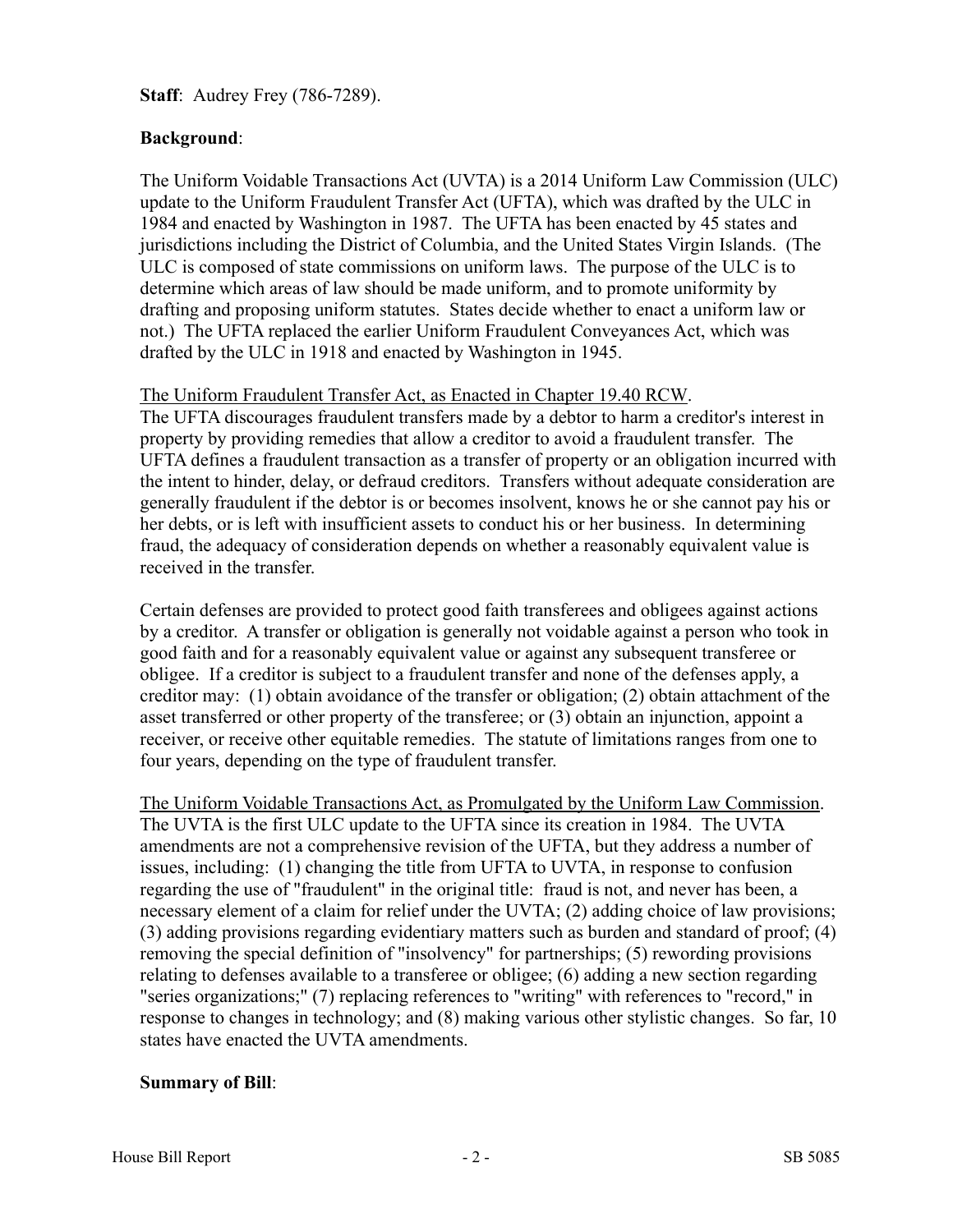The Uniform Voidable Transactions Act (UVTA) amendments are adopted in chapter 19.40 RCW, along with two non-uniform amendments, or amendments that do not appear in the version of the UVTA as promulgated by the Uniform Law Commission. The two nonuniform amendments: (1) define "reasonably equivalent value" as market value; and (2) slightly broaden the defenses available to a good faith transferee or obligee against an action by a creditor.

## Choice of Law.

A new section is added setting forth a choice of law rule applicable to claims for relief governed by the UVTA. A claim for relief under the UVTA is governed by the local substantive law of the jurisdiction in which the debtor is "located" at the time the challenged transfer is made or the challenged obligation is incurred. "Location" is defined separately for individuals, organizations with one place of business, and organizations with more than one place of business.

#### Evidentiary Matters.

New provisions regarding burden of proof are added to several sections:

- Under the insolvency section, a debtor that is generally not paying debts as they become due, other than as a result of a bona fide dispute, is presumed to be insolvent, and the debtor has the burden of proving that the nonexistence of insolvency is more probable than its existence.
- Under the sections regarding transfers that are voidable as to present and future creditors, the creditor has the burden of proving the elements of the claim for relief by a preponderance of the evidence.
- Under the section regarding defenses, liability, and protection of transferees, rules allocating the burden of proof are provided for each subsection, and the standard of proof is preponderance of the evidence.

# Deletion of the Special Definition of "Insolvency" for Partnerships.

The special definition of "insolvency" for partnerships, requiring that the net worth of a general partner be included in determining the insolvency of a partnership, is removed. In effect, the general definition of "insolvency," which states that a debtor is insolvent if a fair valuation of the sum of the debtor's debts is greater than the sum of the debtor's assets, now applies to partnerships.

# Defenses.

Several provisions relating to defenses available to a transferee or obligee are modified:

- The subsection regarding subsequent transferees is reworded for clarity.
- The subsection regarding a defense for transfers resulting from enforcement of a security interest in compliance with Article 9 of the Uniform Commercial Code is modified to exclude situations where collateral is accepted in full or partial satisfaction of the obligation it secures.
- The complete defense available to a good faith transferee or obligee against an action by a creditor is slightly broadened by adding a clause that allows a good faith transferee or obligee to argue a defense regardless of whether they made the transfer to the debtor or to someone else. (This is a non-uniform amendment.)

#### Series Organizations.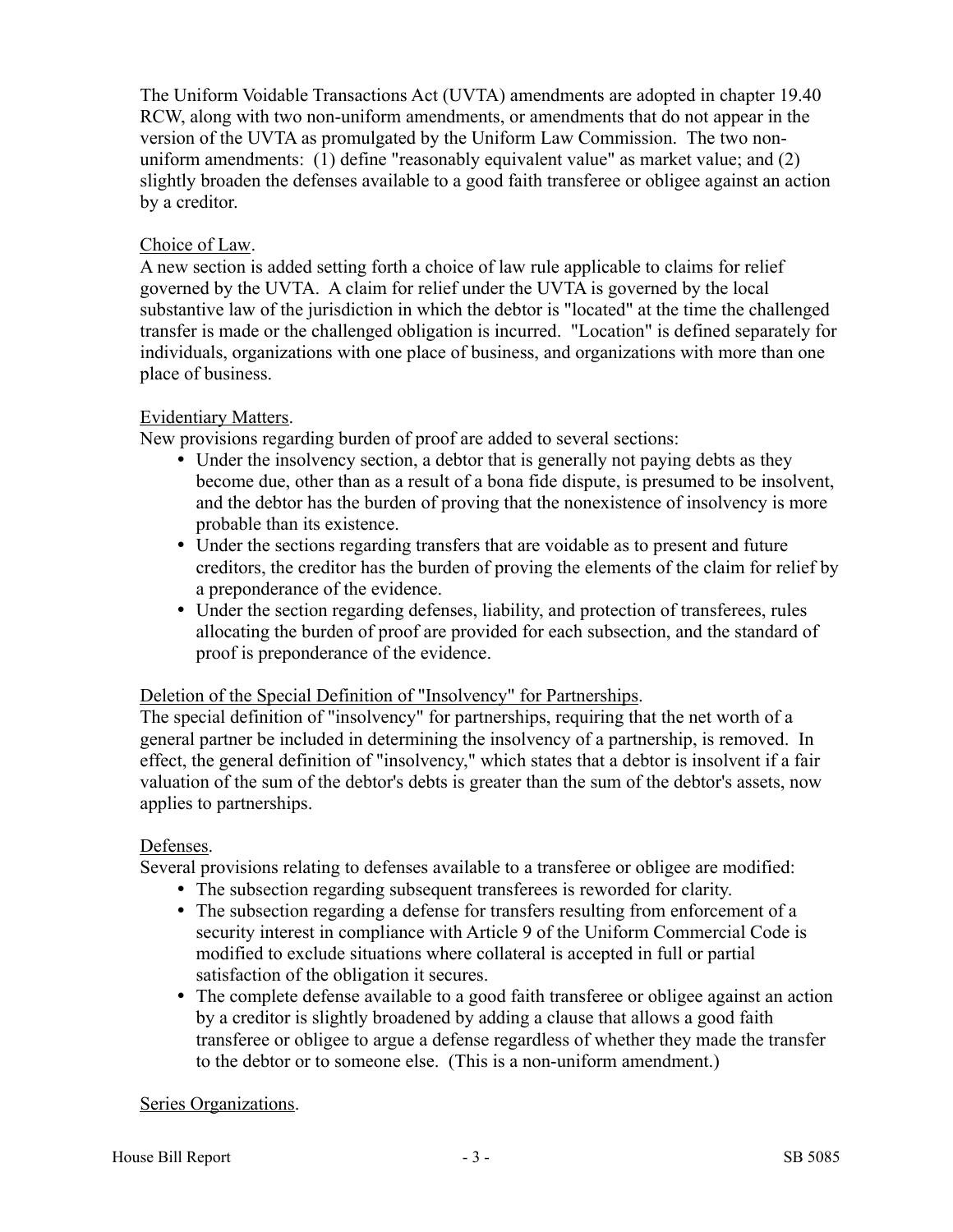A new section is added providing that a "series organization" and each "protected series" of a series organization is to be treated as a separate person for purposes of the UVTA, even if not treated as a separate person for other purposes.

Washington law does not currently provide for formation of series organizations, but a number of other states and jurisdictions have legislation enabling the creation of these type of organizations. This section will apply if a series organization or protected series organized under the law of a different state makes a transfer to another protected series of that organization and the voidability of the transfer is governed by Washington law.

A "series organization" is a type of business organization that, pursuant to the law under which it is organized, has the following characteristics: (1) the organization's organic record (e.g. Articles of Incorporation and any amendments) provide for creation of one or more protected series with respect to specified property of the organization, and for records to be maintained for each protected series identifying its property; (2) debt incurred or existing with respect to the activities or property of a particular protected series is enforceable only against the property of that series, and not against the property of other protected series of the organization or the organization as a whole; and (3) debt incurred or existing with respect to the activities or property of the organization is enforceable only against the property of the organization, and not against the property of a protected series of the organization.

## Definitions.

Certain definitions are added or modified:

- The terms "electronic," "organization," "record," and "sign" are added.
- The definition of "affiliate," "claim," and "person" are slightly modified.
- "Reasonably equivalent value" is defined as market value: a transfer or an obligation that is within the range of values for which the transferor would have sold the property or services to, or purchased the property or services from, the transferee in an arm's length transaction at market rates. (This is a non-uniform amendment.)

# Other Provisions and Modifications.

*Replacing References to "Writing*.*"* References to the term "writing" are replaced with the term "record" in order to accommodate changes in technology.

*Changing References to "Fraudulent*.*"* References to the term "fraudulent" are replaced with the term "voidable" throughout the chapter, with the effect that the phrase "voidable transfer" now consistently denotes the type of transfer for which the UVTA provides a remedy.

*Relation to the Federal Electronic Signatures in Global and National Commerce Act*. The UVTA modifies, limits, or supersedes the Electronic Signatures in Global and National Commerce Act (ESGNCA), except as it pertains to electronic delivery of certain notices. This section responds to specific language in the ESGNCA that authorizes state statutes to modify, limit, or supersede certain provisions of the ESGNCA as long as certain requirements are satisfied, and is designed to avoid preemption of state law under that federal legislation.

*Short Title*. This chapter, which was formerly cited as the Uniform Fraudulent Transfer Act, may be cited as the UVTA.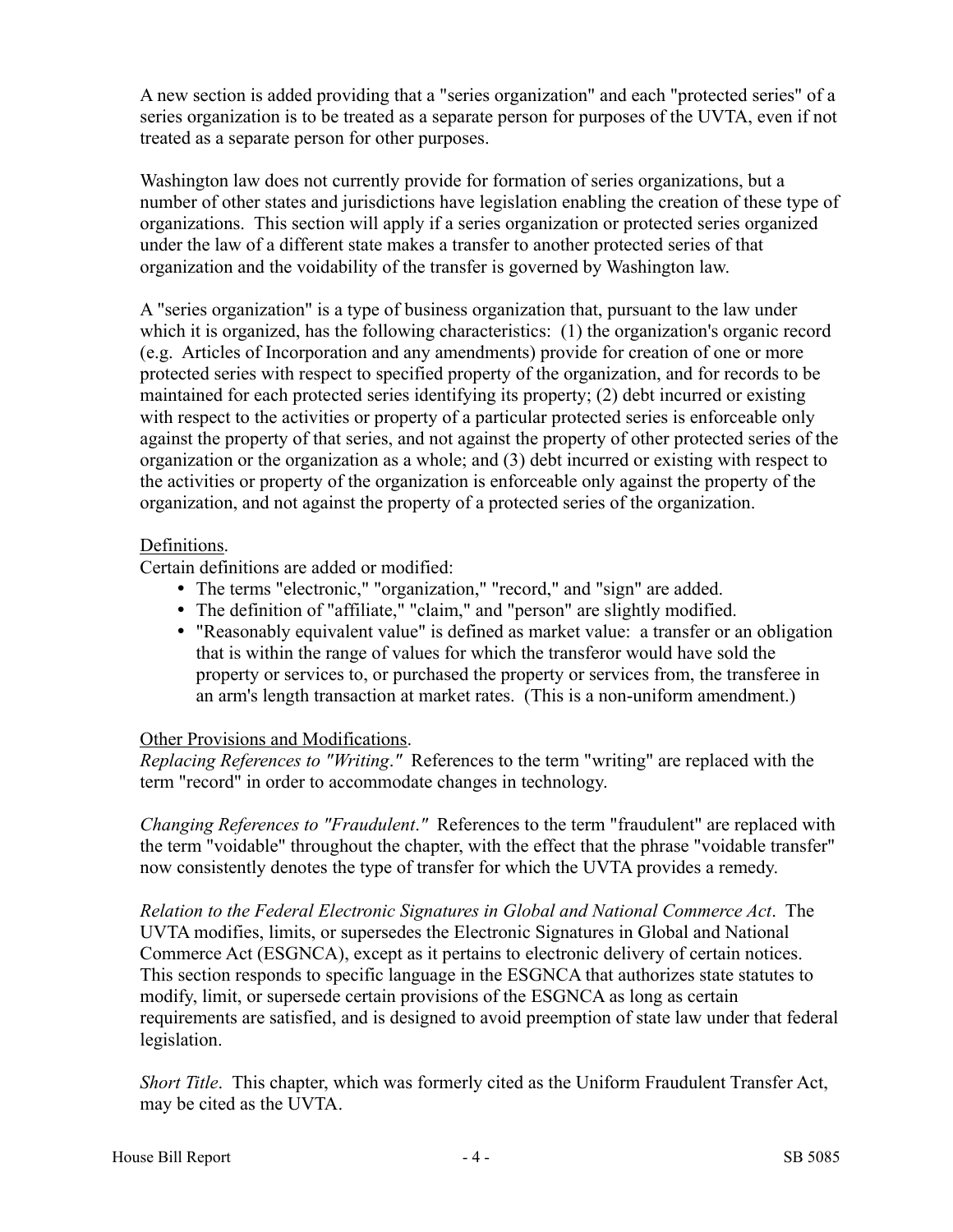*Effect on Prior Transfers and Obligations*. The UVTA applies to a transfer made or obligation incurred on or after the effective date of this section, but does not apply to a transfer made, obligation incurred, or right of action that has accrued before the effective date of this section.

## **Appropriation**: None.

**Fiscal Note**: Not requested.

**Effective Date**: The bill takes effect 90 days after adjournment of the session in which the bill is passed.

## **Staff Summary of Public Testimony**:

(In support) This is the last request bill for this year from the Uniform Law Commission (ULC). The bar association's debtor and creditor section took a good look at this and suggested the retention of the two non-uniform provisions.

The Washington State Bar Association Creditor Debtor Section supports the enactment of the Uniform Voidable Transactions Act (UVTA) with the two non-uniform provisions that have been incorporated into this bill. The purpose of fraudulent transfer law is to provide a remedy for creditors in situations where the debtor transfers property with intent to hinder, delay, or defraud creditors. The problem has been around for a very long time, and fraudulent transfer law has been around a very long time. This area of the law tries to balance the goal of providing remedies for the creditor with the goal of providing a defense for transferees who did no wrong.

Currently, Washington has enacted the Uniform Fraudulent Transfer Act (UFTA). In 2014 the Uniform Law Commission approved an amended version known as the UVTA. The most significant change is the substitute of the phrase "voidable transaction" for the phrase "fraudulent transfer." This is a positive change and improves and clarifies the law.

Fraud is an offense that requires nine elements of proof and a very high evidentiary burden clear and convincing evidence. The fraudulent transfer statute applies not just to fraud, but to any transfer of property made by a debtor who intends to hinder, delay, or defraud creditors. The statute also applies to transfers of property made by a financially distressed debtor who transfers property but receives less than reasonably equivalent value in exchange. Fraud is not an essential element of a fraudulent transfer case. The word "fraudulent" in the title is misleading and causes confusion for judges unnecessary distress for defendants. The phrase "voidable transaction" is a much more accurate description.

The UVTA also makes explicit that the burden of proof is not the clear and convincing evidence required in a civil fraud case; the burden of proof is the much more standard preponderance of the evidence.

The two non-uniform provisions that the creditor debtor section recommends are an improvement to the version recommended by the ULC. The ULC version provides a narrow